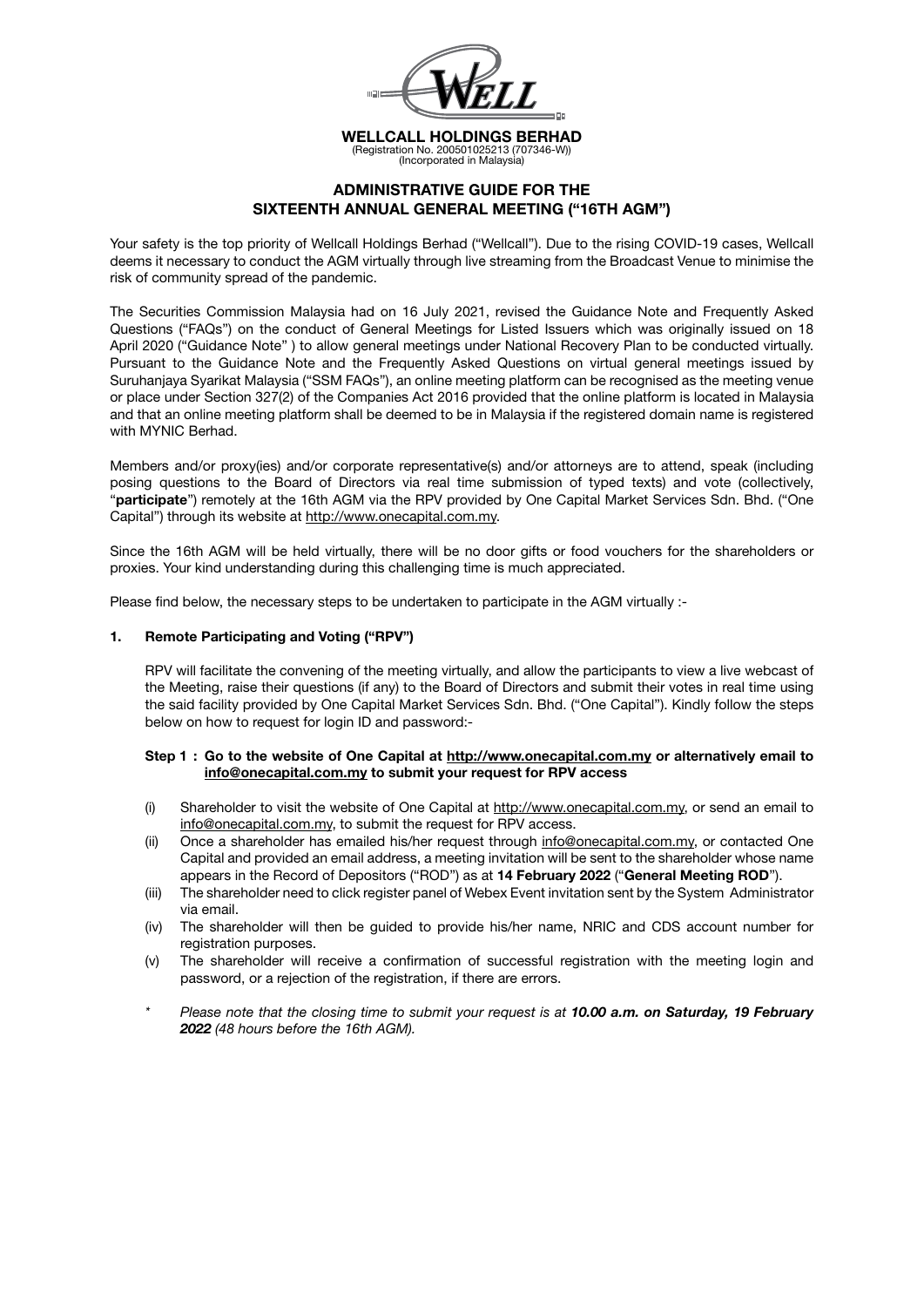# ADMINISTRATIVE GUIDE FOR THE SIXTEENTH ANNUAL GENERAL MEETING ("16TH AGM") [cont'd]

## Step 2 : Log in to Virtual Meeting

Please note that the quality of the connectivity to Virtual Meeting for live web cast, as well as, for remote online voting is highly dependent on the bandwidth and the stability of the Internet connectivity available at the location of the remote participants. Therefore, it is the members' responsibility to ensure that connectivity for the duration of the meeting is maintained.

- The Virtual Meeting will be opened for log in starting an hour (1 hour) before the commencement of the 16th AGM at 10.00 a.m. on 21 February 2022.
- Follow the steps given to you in the email along with your remote access user ID and password to log in to the Virtual Meeting.
- The steps will also quide you on how to view the live web cast, ask questions and vote.
- The General Meeting ROD shall be used to determine members of the Company entitled to attend the Annual General Meeting or appoint proxies to attend and vote on their behalf at the meeting.
- As the 16th AGM is a fully virtual AGM, members who are unable to participate in our virtual / online 16th AGM can appoint another person or the Chairman of the meeting as his/her proxy to vote on their behalf in accordance with their instruction in the Proxy Form.
- Members who appoint proxies to participate via RPV in the 16th AGM must ensure that the duly executed proxy forms are deposited in a hard copy form to the Company's Share Registrar, One Capital Market Services Sdn. Bhd. at Level 18, Plaza VADS, No. 1, Jalan Tun Mohd Fuad, Taman Tun Dr. Ismail, 60000 Kuala Lumpur, Wilayah Persekutuan or fax to (603) 7732 7997 or email to info@onecapital.com.my no later than Saturday, 19 February 2022 at 10.00 a.m..
- Corporate representatives of corporate members must deposit their original certificate of appointment of corporate representative to One Capital not later than Saturday, 19 February 2022 at 10.00 a.m., to participate via RPV in the 16th AGM.
- Attorneys appointed by power of attorney are to deposit their power of attorney with One Capital not later than Saturday, 19 February 2022 at 10.00 a.m., to participate via RPV in the 16th AGM.

### 2. Voting Procedure

- (a) Voting will be conducted by poll in accordance with Paragraph 8.29A of the Main Market Listing Requirements ("MMLR") of Bursa Malaysia Securities Berhad. The Company has appointed One Capital as Poll Administrator to conduct the poll by way of RPV.
- (b) During the AGM, the Chairman will invite the Poll Administrator to do a briefing on the RPV procedures. The voting session will commence as soon as the Chairman calls for the poll to be opened and until such time when the Chairman announces the closure of the poll.
- (c) For the purposes of this 16th AGM, RPV will be carried out via smart mobile phones, tablets or personal computer / laptops.
- (d) The members and proxies can use their personal devices to vote remotely by assessing the link that will be provided via email.
- (e) The Scrutineers will verify the poll result reports upon closing of the poll session by the Chairman. The Scrutineers will announce the results thereafter and the Chairman will declare whether the resolutions put to vote were successfully carried or not.

In accordance with the Company's Constitution, Members are entitled to vote at the online AGM either personally or by proxy, based on the General Meeting ROD. Any eligible Voting Member who is unable to participate electronically is entitled to appoint another person, or the Chairman of the meeting, to vote in accordance with his/her voting instructions as indicated in the Proxy Form.

#### 3. Participation Through Live Webcast, Question and Voting Via RPV

The Chairman and the Board of Directors will endeavour to respond to the questions submitted by Members which are related to the resolutions to be tabled at the 16th AGM. Shareholders are reminded to cast their votes before the poll is closed.